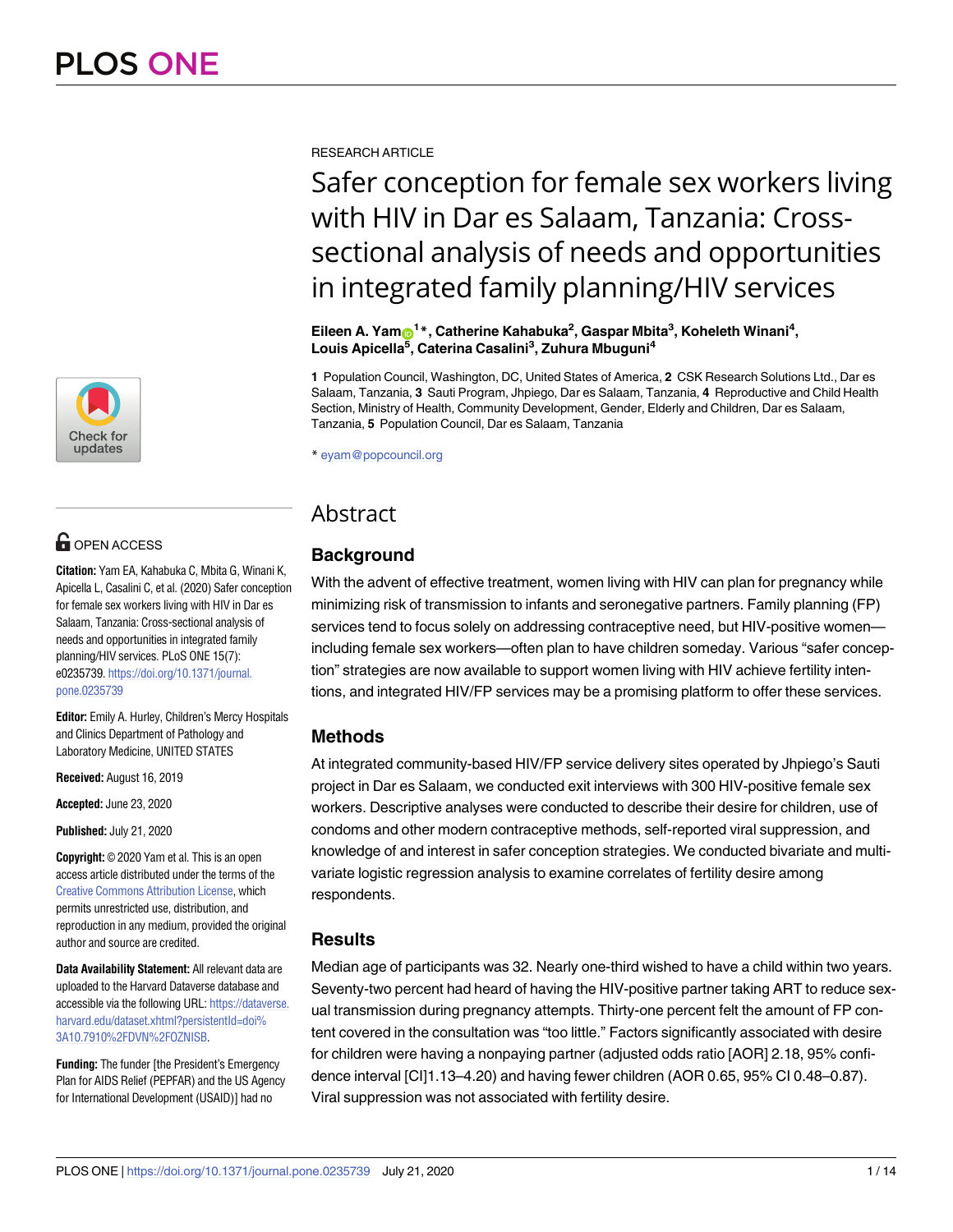<span id="page-1-0"></span>role in study design, data collection and analysis, decision to publish, or preparation of the manuscript. Authors EY and LA are employees of the Population Council, which was the recipient of the funder's support. The Population Council issued a subaward to the Tanzanian commercial research firm, CSK Research Solutions, to implement data collection activities (i.e., survey administration, data management, fieldwork management). Author CK is the owner of CSK Research Solutions. The specific roles of these authors are articulated in the 'author contributions' section.

**Competing interests:** The funder [the President's Emergency Plan for AIDS Relief (PEPFAR) and the US Agency for International Development (USAID)] had no role in study design, data collection and analysis, decision to publish, or preparation of the manuscript. Authors EY and LA are employees of the Population Council, which was the recipient of the funder's support. The Population Council issued a subaward to the Tanzanian commercial research firm, CSK Research Solutions, to implement data collection activities (i.e., survey administration, data management, fieldwork management). Author CK is the owner of CSK Research Solutions. This does not alter our adherence to PLOS ONE policies on sharing data and materials. The specific roles of these authors are articulated in the 'author contributions' section.

## **Conclusions**

Sex workers living with HIV attending integrated HIV/FP services have need for both contraception as well as safer conception counseling. This integrated service delivery modality is a promising platform for providing safer conception services. FP counseling for HIV-positive women should be broadened to broach the topic of safer pregnancy, as well as explicit counseling on strategies to minimize risk of sexual transmission to partners.

## **Introduction**

## **Background/Rationale**

The advent of effective antiretroviral treatment (ART) has ushered in an era in which women living with HIV can lead full and healthy lives, including having children if they so desire [[1–](#page-10-0) [3\]](#page-10-0). Studies around the world consistently demonstrate that many women living with HIV between 20% and 50%—want to have children [[3–7\]](#page-10-0). There now is an array of biomedical and behavioral "safer conception" strategies to help these women get pregnant, while minimizing risk of onward transmission to seronegative partners and infants. For example, the current scientific consensus that "undetectable = untransmittable ( $U = U$ )" [\[8\]](#page-10-0) underlies a highly effective safer conception strategy: women living with HIV will not transmit the virus to seronegative partners once they are on treatment and virally suppressed for at least six months [\[1](#page-10-0)]. Other lower- and higher-technology safer conception strategies include timing condomless sex to the HIV-positive woman's fertile days, manual self-insemination with an HIV-negative man's sperm, pre-exposure prophylaxis (PrEP) to prevent HIV acquisition by seronegative partners, voluntary medical male circumcision, sperm donation, and sperm washing [\[1,](#page-10-0) [3](#page-10-0), [9](#page-10-0), [10](#page-10-0)].

In the past decade, worldwide, there has been a steady increase in research, service delivery, and advocacy to support women living with HIV to make informed decisions about whether, when, and how to become mothers  $[1, 3, 11-25]$  $[1, 3, 11-25]$  $[1, 3, 11-25]$  $[1, 3, 11-25]$  $[1, 3, 11-25]$  $[1, 3, 11-25]$ . National normative guidelines on safer conception have been issued in Canada [\[26\]](#page-11-0), South Africa [\[9](#page-10-0)], and the United Kingdom [[27](#page-11-0)], and the World Health Organization delineates strategies for achieving safe and healthy pregnancy in its guidelines on the sexual and reproductive health and rights of women living with HIV [\[10\]](#page-10-0). However, HIV service providers often do not feel confident counseling women living with HIV on how they can conceive more safely; the prospect of counseling these women to forgo condoms is foreign and uncomfortable for many clinicians, and some providers hold stigmatizing attitudes about women living with HIV who have children [[28–32\]](#page-11-0).

A promising platform for incorporating safer conception counseling is integrated family planning (FP) and HIV service delivery. Since the 1990s, recognizing that both unintended pregnancy and HIV transmission are driven by heterosexual transmission in sub-Saharan Africa, there has been a concerted effort to offer both FP as well as HIV services in integrated service delivery points, either in "one-stop shopping" models, or with facilitated referrals and linkages. Typically, the FP content of integrated service delivery packages focuses on meeting contraceptive need of women affected by HIV, with the aim of reducing unintended pregnancy [[33](#page-11-0)[–36\]](#page-12-0). However, these integrated FP/HIV service delivery settings also may be ideally suited for incorporating preconception counseling and safer conception services, as an essential component of comprehensive FP care. Providers in integrated FP/HIV services are already expected to explore women's fertility intentions, and, ideally, in light of the aforementioned biomedical advances in the HIV response, these providers will become equally adept at counseling on how to prevent pregnancy as well as how to achieve pregnancy with available safer conception strategies [\[24,](#page-11-0) [25\]](#page-11-0).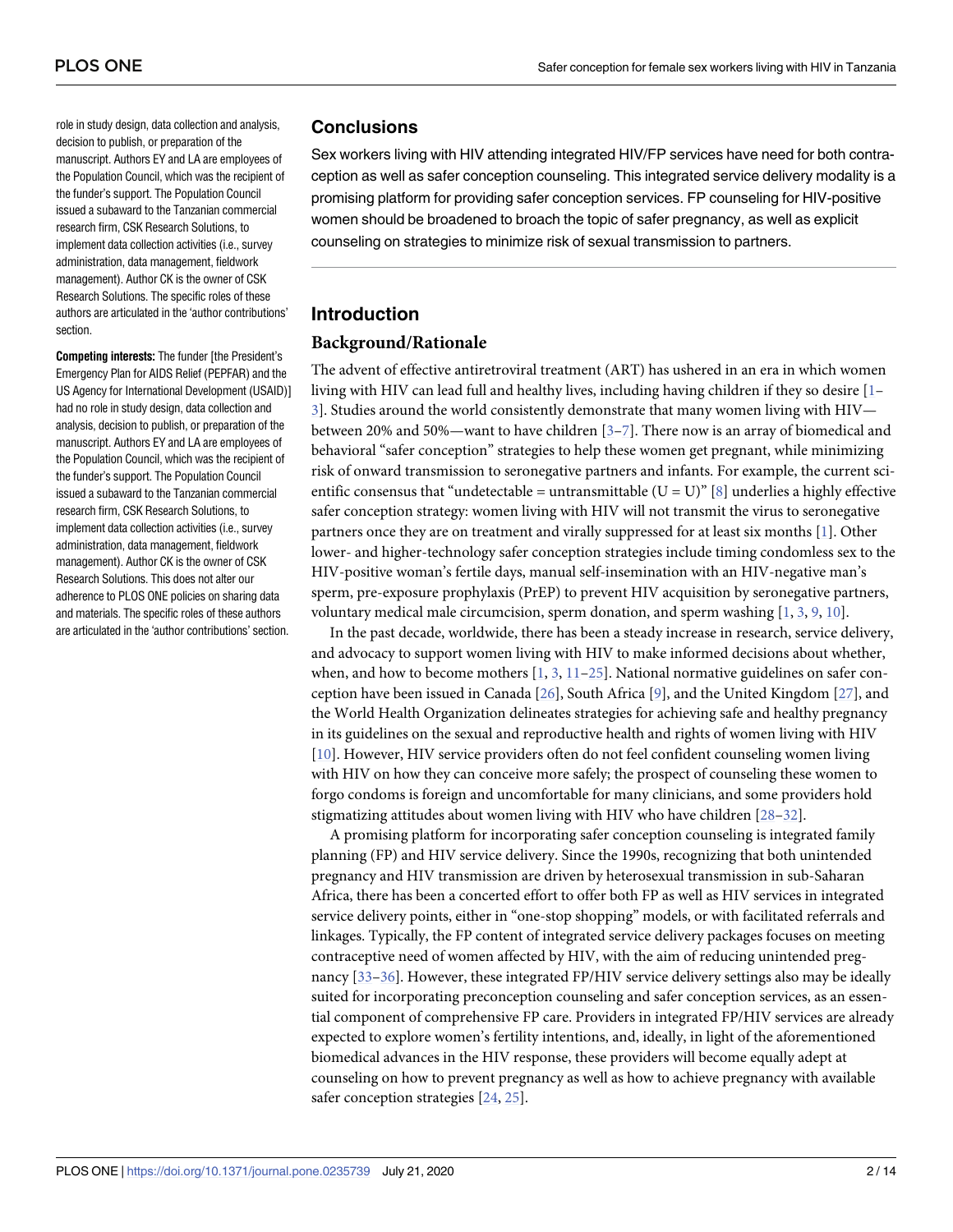<span id="page-2-0"></span>Furthermore, amidst the nascent policy and programmatic initiatives designed to meet the safer conception needs of women living with HIV, little attention has been paid to the fertility intentions and needs of a particularly vulnerable subpopulation: female sex workers (FSWs) living with HIV. While there is a growing body of evidence of the unmet contraceptive need of FSWs [[33](#page-11-0), [37](#page-12-0)–[41](#page-12-0)], a recurring finding in the few studies that address their fertility intentions is that they often aspire to be mothers someday, or desire to have more children in the future [\[42–44\]](#page-12-0). In South Africa, among FSWs living with HIV, about half expressed a desire to have children in the future, but their knowledge of safer conception strategies was scant. Although 60% were aware that ART during pregnancy could prevent vertical transmission, just 29% knew that ART use by the seropositive partner could reduce heterosexual transmission during pregnancy attempts, and 4% were aware of PrEP as a safer conception option for the seronegative partner [[43](#page-12-0)].

To inform ongoing country-level and global programs and policies regarding FP/HIV integration and sexual and reproductive health of female key populations, we examined the fertility-related needs and desires of FSWs living with HIV in Tanzania. Tanzania's adult HIV prevalence is 5.0%, with women bearing a disproportionate burden (6.5% among women compared to 3.5% among men) [[45](#page-12-0)]. FSWs are particularly vulnerable, with a prevalence of 31.4% among women who sell sex in Dar es Salaam [\[46\]](#page-12-0). In addition to HIV, these women face substantial reproductive health needs. Unintended pregnancy and abortion is very common, findings from qualitative research conducted among sex workers in southern Tanzania also describe their myriad motivations for wanting to have children, including the desire to earn respect as mothers, avoid stigma of childlessness, and solidify relationships with male partners [\[44,](#page-12-0) [47\]](#page-12-0). Nevertheless, little is known about the experiences of and needs of FSWs regarding safer conception services. Among people living with HIV who do not sell sex, Saleem et al. [\[31\]](#page-11-0) reported that southern Tanzanian clinicians felt ill equipped to counsel them on how to conceive more safely, despite recognizing their right to have children [[31](#page-11-0)].

#### **Objectives**

Using a service provision assessment methodology, among FSWs living with HIV attending integrated FP/HIV service delivery sites in Dar es Salaam, our specific objectives were to: describe their fertility intentions, need for contraception, and awareness of or interest in safer conception services; and examine the characteristics associated with desire to have a child imminently.

## **Materials and methods**

#### **Setting**

Study sites were existing Sauti community-based service delivery points in Dar es Salaam. The USAID-supported Sauti project, implemented by Jhpiego, provides comprehensive biomedical services for key populations throughout Kinondoni and Temeke municipalities in Dar es Salaam. Sauti operates at hotspots in the community, which are defined as areas of high HIV prevalence that are mapped and selected with a network of FSW peers, as well on the basis of the routinely reported data on HIV testing yield. The standard delivery package includes, among other services, FP counseling and methods integrated with HIV services. These services include HIV testing and counseling, gender-based violence services, sexually transmitted infection screening and treatment, alcohol and drug screening, and FP counseling and methods. Sauti sites offered condoms, oral contraceptive pills, injectable, and implants on-site. Sauti providers offered referrals for those who sought intrauterine contraceptive devices and sterilization. Biomedical services are offered by trained biomedical providers (i.e., nurses and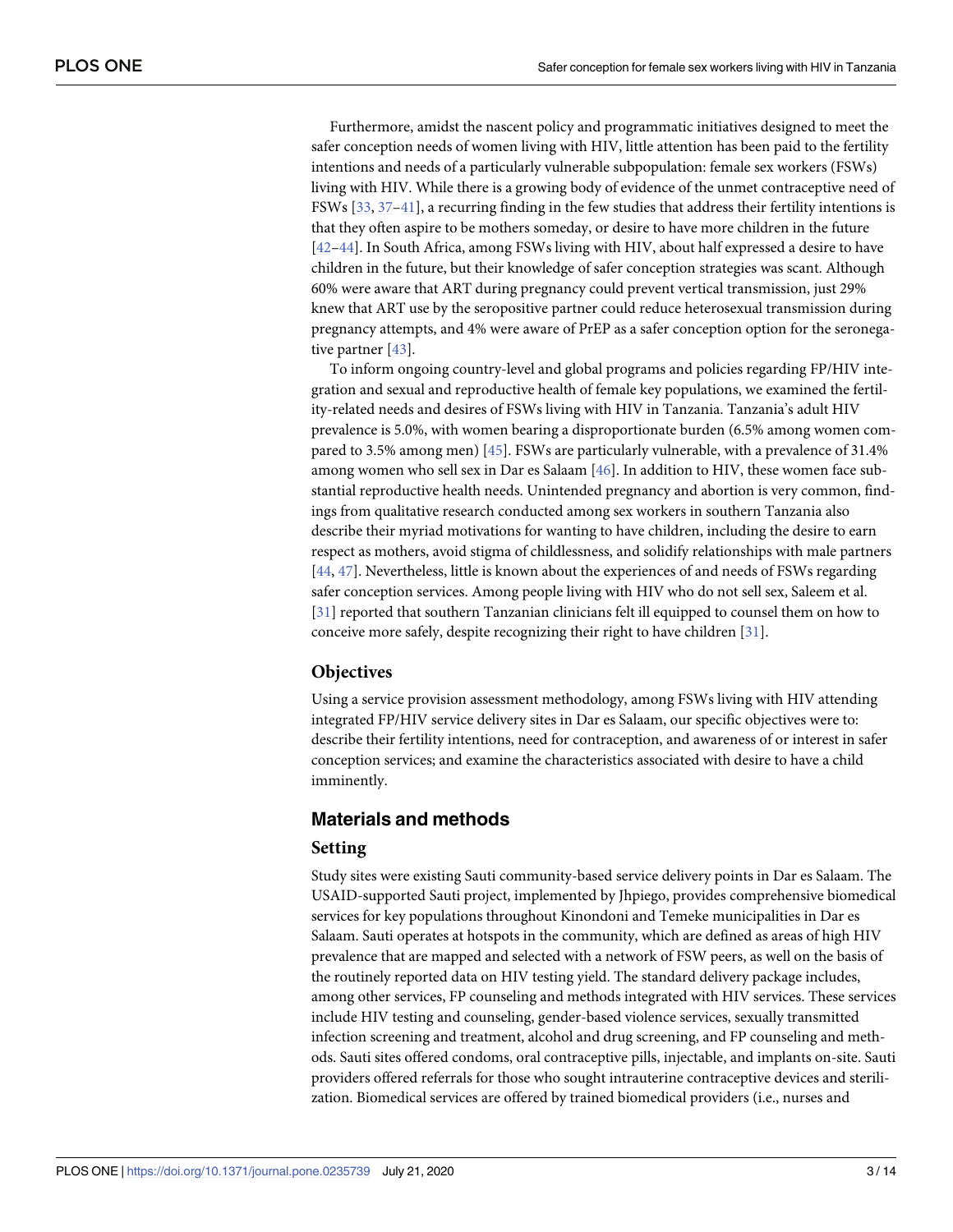<span id="page-3-0"></span>clinicians), and beneficiaries are mobilized by trained peer educators. According to Sauti standard operating procedures, at every clinical interaction, all FSWs who attend Sauti service delivery sites receive FP screening initiated by the provider. Specifically, Sauti providers are trained to follow a national screening protocol that entails ascertaining whether a female client is likely to be pregnant, and if not, whether she is trying to get pregnant. This line of questioning is followed by questions about current contraceptive use, side effects experienced, and whether she wishes to change her current method (or start a method if not currently using one).

#### **Data collection activities**

The cross-sectional study design consisted of multiple data collection activities at or near selected community-based FP service delivery sites for FSWs living with HIV in Dar es Salaam run by Sauti. All data collection took place between November 2017 and January 2018. These data collection methods were adapted from existing tools for assessing healthcare services, developed by the Population Council [[48](#page-12-0), [49](#page-12-0)]. In addition, we drew from MEASURE Service Provision Assessment (SPA) approaches to assessing FP services [[50](#page-12-0)]. Our assessment consisted of client exit interviews (quantitative surveys), structured observations of client-provider interactions, and qualitative interviews with providers and with FSWs living with HIV who wished to conceive. The research protocol and study instruments were approved by two ethical review committees: the institutional review board of the Population Council (New York), and the National Health Research Ethics Committee of the National Institute for Medical Research (Dar es Salaam, Tanzania). Findings from the qualitative data collection activities have been presented previously [\[51,](#page-12-0) [52\]](#page-12-0). This paper presents findings from the quantitative client exit interviews.

**Client exit interviews.** To identify potential participants, Sauti staff reviewed an internal client database and selected a list of women who met the following inclusion criteria: received Sauti HIV testing services in Dar es Salaam in the past year; between the ages of 18 and 49; categorized as FSWs in the Sauti client database (defined as women who reported that they receive money, goods, or favors in exchange for sexual services as a primary source of income [i.e., more than half their monthly income]); and living with HIV, with a date of HIV diagnosis that took place more than one month ago.

This initial list of potential participants was a convenience sample selected by Sauti staff to have roughly the same age distribution of the overall Sauti clientele in Dar es Salaam. Sauti staff then enlisted FSW peer educators to contact and invite 300 eligible women to participate in the study. The target sample size of 300 was calculated to estimate with 6% precision the proportion of participants who aspire to have a child in the next two years, under the conservative assumption of 50% prevalence. The peer educators invited the women to attend a health consultation at one of five Sauti community-based service delivery sites in Kinondoni and Temeke districts in Dar es Salaam. The five study sites were in Bunju, Kawe, and Tandale wards in Kinondoni district; and in Keko and Membweyanga wards in Temeke district. Women were attending services at the invitation of the study team, so they were not necessarily proactively seeking care for a specific concern—whether FP or any other issue—at the time of the consultations.

Upon presenting at the study sites, the potential participant underwent a health consultation with the Sauti provider. Afterwards, an interviewer administered screening questions to ensure that the woman met the inclusion criteria. If the woman was eligible, the interviewer conducted the informed consent process with the potential participant. The interviewer then proceeded to administer a questionnaire on tablets using an open-source electronic data collection software program, KoBo Toolbox ([www.kobotoolbox.org\)](http://www.kobotoolbox.org/).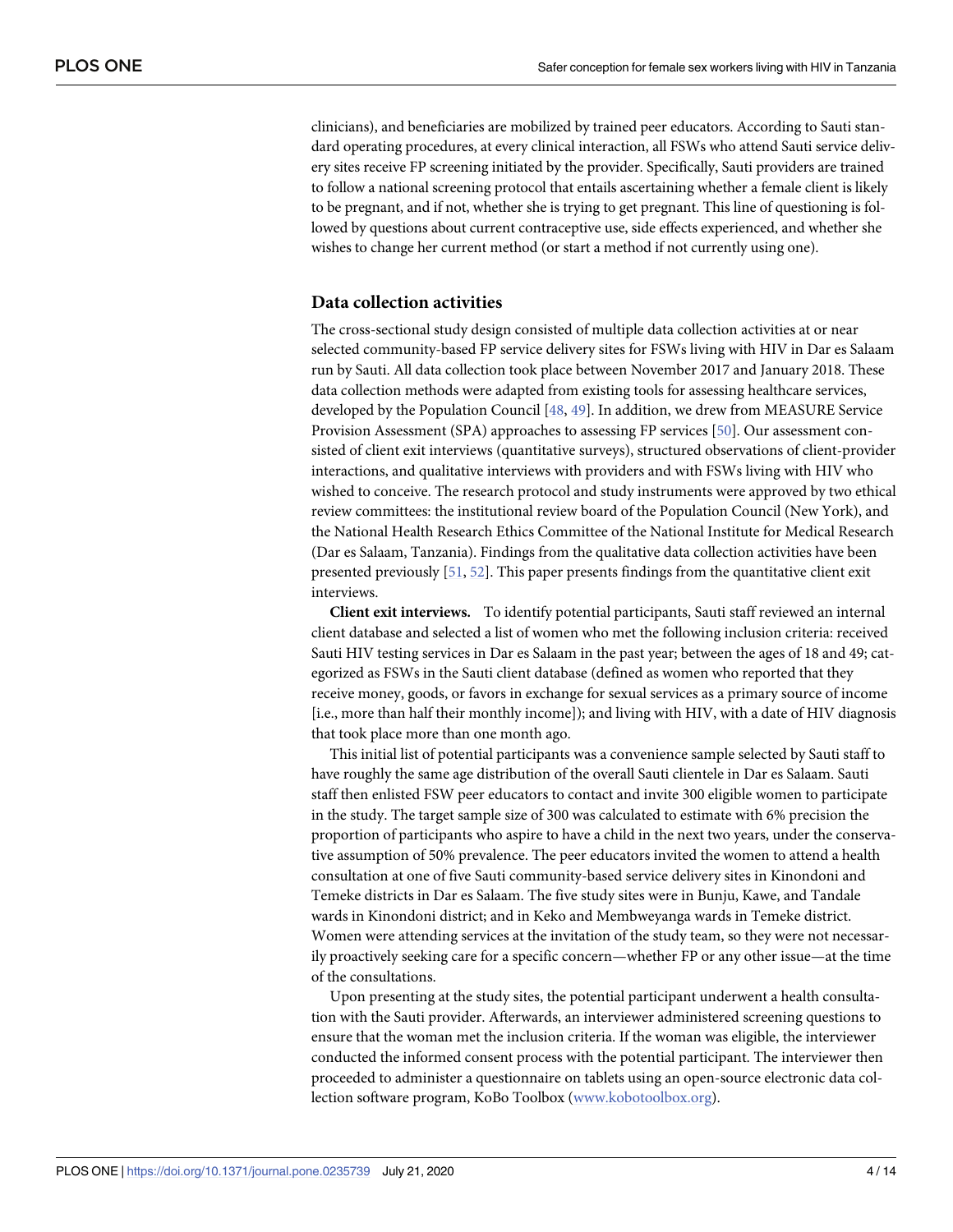<span id="page-4-0"></span>The survey covered demographic characteristics, reproductive history, contraceptive use, knowledge of "safer conception" strategies, and overall assessment of Sauti services received. To solicit women's perspectives on service quality, the survey instrument consisted of modules drawn from standardized service provision assessment questionnaires previously developed and validated by the Population Council and MEASURE SPA [\[48–50](#page-12-0)]. To understand participants' awareness of and interest in safer conception strategies, we adapted questions from a study of FSW safer conception knowledge conducted by Rao and colleagues in South Africa [\[43\]](#page-12-0). Prior to initiating data collection, the study team translated the survey from English to Kiswahili. To ensure face validity of the survey (i.e., confirming that the questions measure what we intended to measure), we also pre-tested the survey among four FSWs in Dar es Salaam, refining the language to clarify any unclear content.

#### **Variables and data analysis**

The research team conducted descriptive analyses of the exit interview data, calculating simple frequencies to describe the demographic characteristics of participants, as well as their fertility-related needs and knowledge, including awareness of and interest in safer conception strategies. Participants were defined as consistent condom users if they reported that they always used condoms in the past month with both paying clients and nonpaying partners. Use of other, non-condom modern methods (i.e., pill, injectable, intrauterine contraceptive device, implant, or sterilization) was determined based on their responses to a question asking them to report which contraceptive method(s) they used the last time they had sex with a paying partner (since not all women had non-paying partners). Desire for children was defined using the standard demographic definition of fertility desire: wanting to have a child within two years. Participants were classified as virally suppressed if, in response to a question about whether they knew their viral load, they responded "undetectable." To assess women's awareness of strategies to get pregnant more safely, we adapted a safer conception survey module that had been used in a previous study among FSWs in South Africa [[43](#page-12-0)]. Specifically, all participants were asked whether they were aware of strategies to get pregnant more safely (and have a safer pregnancy) as women living with HIV. The interviewer read, "For couples in which one or both partners are living with HIV, what ways have you heard of for couples to get pregnant without infecting each other or the baby? For each of the following methods, please tell me if you are aware of each strategy for trying to get pregnant more safely." This preamble was followed by a brief definition of various biomedical and behavioral strategies for reducing sexual HIV transmission when attempting pregnancy: ART taken by the seropositive partner, PrEP for the seronegative partner, self-insemination with a seronegative man's sperm, timed condomless sex, sperm washing, sperm donor, and voluntary medical male circumcision. We also asked women to specify whether specific FP content was covered in their consultation, and to report on whether the amount of FP content covered was "too much," "too little," or "just right." We also asked women to report on whether the provider covered specific FP content in their consultations, whether they felt that there was enough FP content covered, and whether they would be interested in learning about safer conception strategies.

We then conducted bivariate analyses to examine correlates of wanting to have a child within the next two years, followed by multivariate logistic regression analysis that accounted for factors that were significantly associated with desire for children in bivariate analyses (at the p*<*0.05 level), or were documented as strong correlates of fertility desire among women living with HIV in the literature (i.e., number of children, age, relationship status) [[53](#page-12-0)[–55\]](#page-13-0). In addition, to specifically assess whether viral load testing, viral suppression, and awareness of safer conception strategies were associated with fertility desire, we included these variables in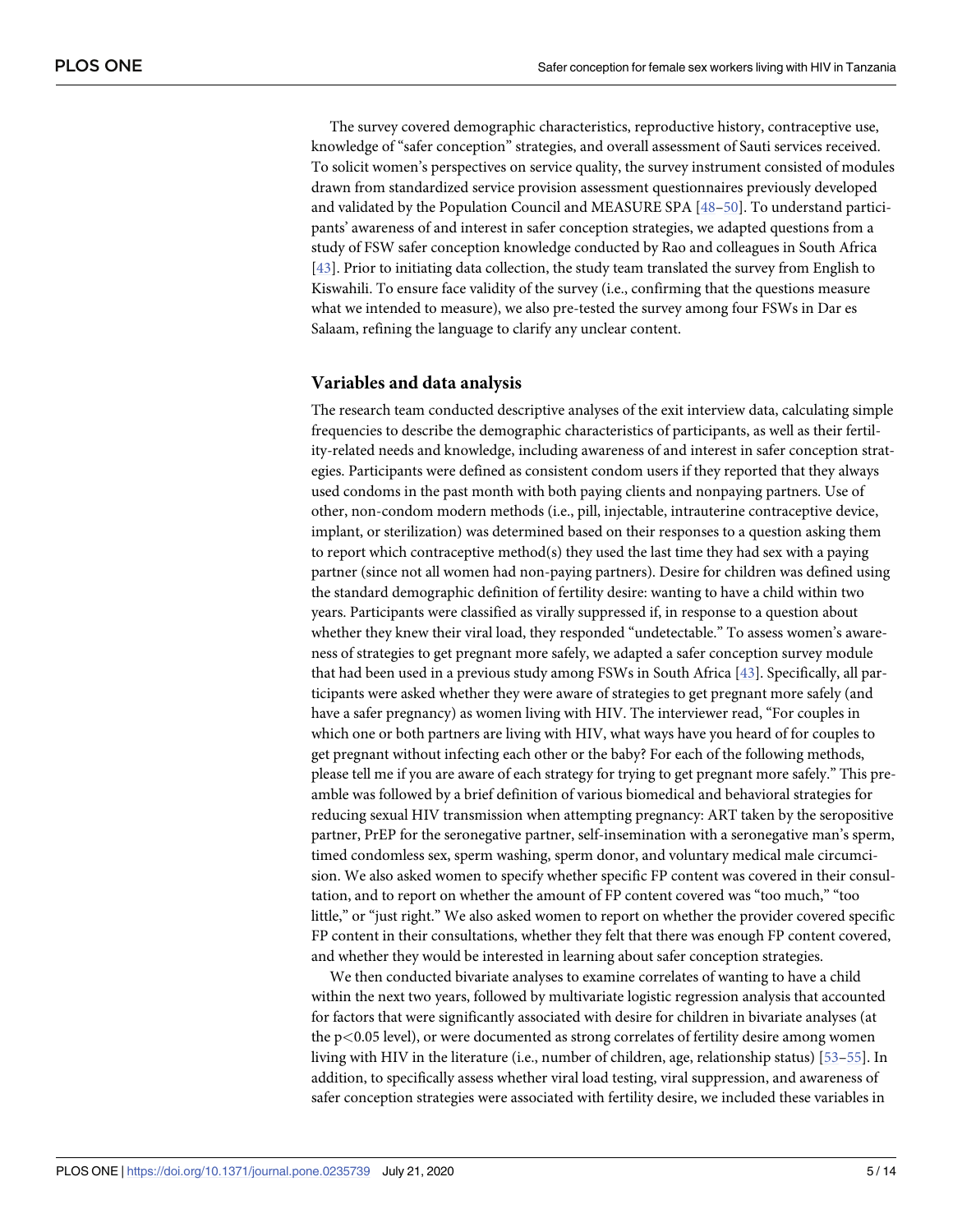<span id="page-5-0"></span>the multivariate model. We used the Hosmer-Lemeshow test to assess the regression model's goodness of fit, and we calculated the model's variance inflation factor to examine model collinearity.

## **Results**

Of the 339 women invited by peer educators to participate in the study, 39 were found to be ineligible upon screening by interviewers at study sites. The most common reason for ineligibility was that the woman had never sold sex  $(n = 34)$ . Other reasons for ineligibility were that the woman was not living with HIV ( $n = 3$ ), and/or was over age 49 ( $n = 5$ ). Ineligible women were less likely to be single (41% of ineligibles compared to 55% of eligible, p*<*0.05), and more likely to have known their HIV status for less than one year (53% of ineligibles versus 33% of eligible, p*<*0.05). After omitting ineligible women, the exit interview sample consisted of 300 participants.

The median participant age was 32, and 76% had primary education or less. Eleven percent were married or cohabiting, and 73% had at least one nonpaying partner in the past three months. Nearly all (94%) had ever been pregnant, and a large majority (86%) had at least one living child. Nearly one-third (29%) stated that they wished to have a child within two years. Twenty-three percent said that they always used condoms with sexual partners (paying and non-paying) in the past month. In addition, the most frequently mentioned other modern methods that were used were the injectable (21%) and implant (19%). Nearly all were currently on treatment (96%), but far fewer (68%) had received a viral load test in the past six months, and only 13% reported that they had an undetectable viral load ([Table](#page-6-0) 1). Among those who did not wish to get pregnant within two years, 9% were not using condoms consistently, nor were they using another modern method (i.e., unmet need for contraception).

When asked to specify which strategies they had heard of for people living with HIV to get pregnant more safely, nearly three-quarters said they had heard of having the seropositive partner taking ART. The next most frequently recognized strategies were voluntary medical male circumcision (57%), timed condomless sex (32%), and self-insemination (20%). Far fewer had heard of PrEP (10%), sperm donor (9%), or sperm washing (3%) [\(Fig](#page-7-0) 1). Ninety percent recognized at least one of these safer conception strategies.

When asked to reflect on their provider interaction and report whether specific FP content was covered in their consultations, 51% said that the provider asked if she wanted to get pregnant any time in the future, and 42% said they discussed how to get pregnant more safely. One hundred percent reported that the provider treated them respectfully, and 99% would recommend Sauti to their peers. When asked to state how they felt about the amount of FP information provided in the consultation, 9% said there was "too much," 60% said the amount was "about right," and 31% stated that the amount of FP information provided was "too little." (Data not shown)

In bivariate analysis, older women had marginally lower odds of desiring a child within two years (odds ratio [OR] 0.96, 95% confidence interval [CI] 0.93–0.99). Likewise, those who had a greater number of living children had significantly lower odds of wanting a child (OR 0.63, 95% CI 0.50–0.80). Desire for children was positively associated with having had a nonpaying partner in the past three months (OR 2.16, 95% CI 1.15–4.04). In bivariate analysis, desire for children was not significantly associated with education level, having received a viral load test in the past six months, self-reported viral suppression, use of modern contraception, or awareness of at least one safer conception strategy. In multivariate analysis, the only factors that were significantly associated with desire for children were having a nonpaying partner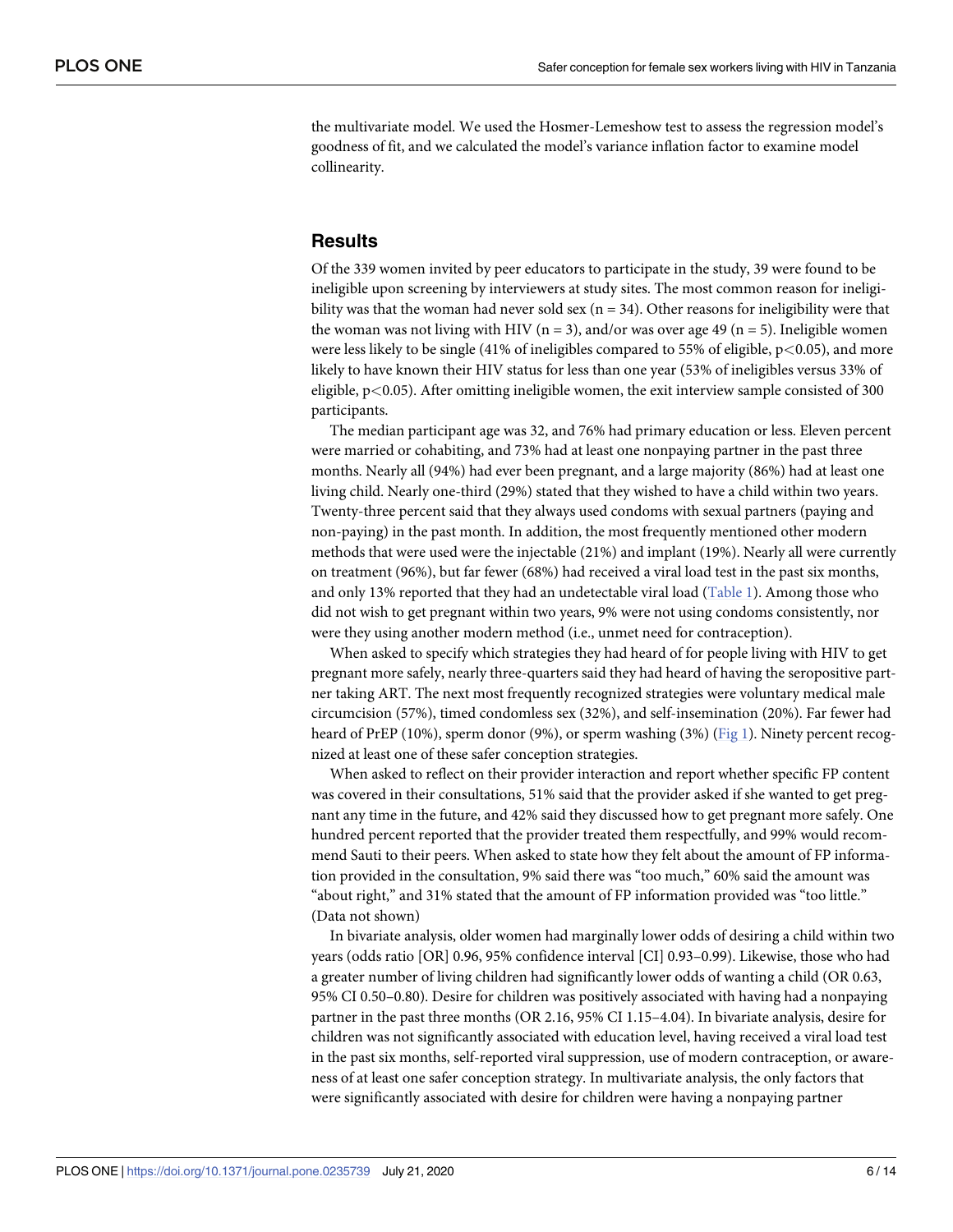|                                                                      | $\mathbf n$    | %              |  |
|----------------------------------------------------------------------|----------------|----------------|--|
| Age (median, interquartile range)                                    |                | 32, 12         |  |
| Years selling sex (median, interquartile range)                      |                | 4,5            |  |
| Highest education level attended                                     |                |                |  |
| None/never attended school                                           | 27             | 9              |  |
| Any primary                                                          | 202            | 67             |  |
| Any secondary                                                        | 68             | 23             |  |
| Any tertiary/(college/university)                                    | 3              | $\mathbf{1}$   |  |
| <b>Marital status</b>                                                |                |                |  |
| Never married/single                                                 | 164            | 55             |  |
| Cohabitating                                                         | 20             | $\overline{7}$ |  |
| Married/living with husband                                          | 12             | $\overline{4}$ |  |
| Divorced/widowed/separated                                           | 104            | 35             |  |
| Had a nonpaying partner in the past 3 months                         | 218            | 73             |  |
| Ever pregnant                                                        | 282            | 94             |  |
| Number of living children                                            |                |                |  |
| $\mathbf{0}$                                                         | 41             | 14             |  |
| 1                                                                    | 94             | 31             |  |
| $\overline{c}$                                                       | 90             | 30             |  |
| $3+$                                                                 | 75             | 25             |  |
| Desires a child within two years                                     | 86             | 29             |  |
| Always used condoms in the past month <sup><math>\bar{}</math></sup> | 68             | 23             |  |
| Use of other modern contraception                                    |                |                |  |
| Pill                                                                 | 20             | 7              |  |
| Intrauterine system                                                  | 8              | 3              |  |
| Injectable                                                           | 64             | 21             |  |
| Implant                                                              | 58             | 19             |  |
| Female sterilization                                                 | $\overline{4}$ | 1              |  |
| Unmet need for modern contraception ( $n = 214$ ) <sup>††</sup>      | 20             | 9              |  |
| <b>Currently on ART</b>                                              | 288            | 96             |  |
| Received viral load test in past 6 months                            | 205            | 68             |  |
| Self-reported undetectable viral load                                | 39             | 13             |  |

#### <span id="page-6-0"></span>**[Table](#page-5-0) 1. Exit interview participant characteristics (N = 300).**

† Proportion of women who always used condoms in the past month with paying partners as well as non-paying partners.

††Among women who did not wish to have a child within two years (n = 214), unmet need for contraception was defined as the proportion who did not always use condoms in the past month, nor are they using "other modern contraception" (i.e., pill, intrauterine system, injectable, implant, or female sterilization).

<https://doi.org/10.1371/journal.pone.0235739.t001>

(adjusted odds ratio [AOR] 2.18, 95% CI 1.13–4.20) and number of children (AOR 0.65, 95% CI 0.48–0.87) [\(Table](#page-7-0) 2).

## **Discussion**

This study corroborates and substantiates the burgeoning research documenting the desire for children among women living with HIV, and the indisputable need and opportunity to provide explicit safer conception counseling and services to these women  $[1-7]$ . At the same time, among women who did not want to get pregnant within the next two years, 10% were neither using condoms consistently, nor using another modern contraceptive method. We identified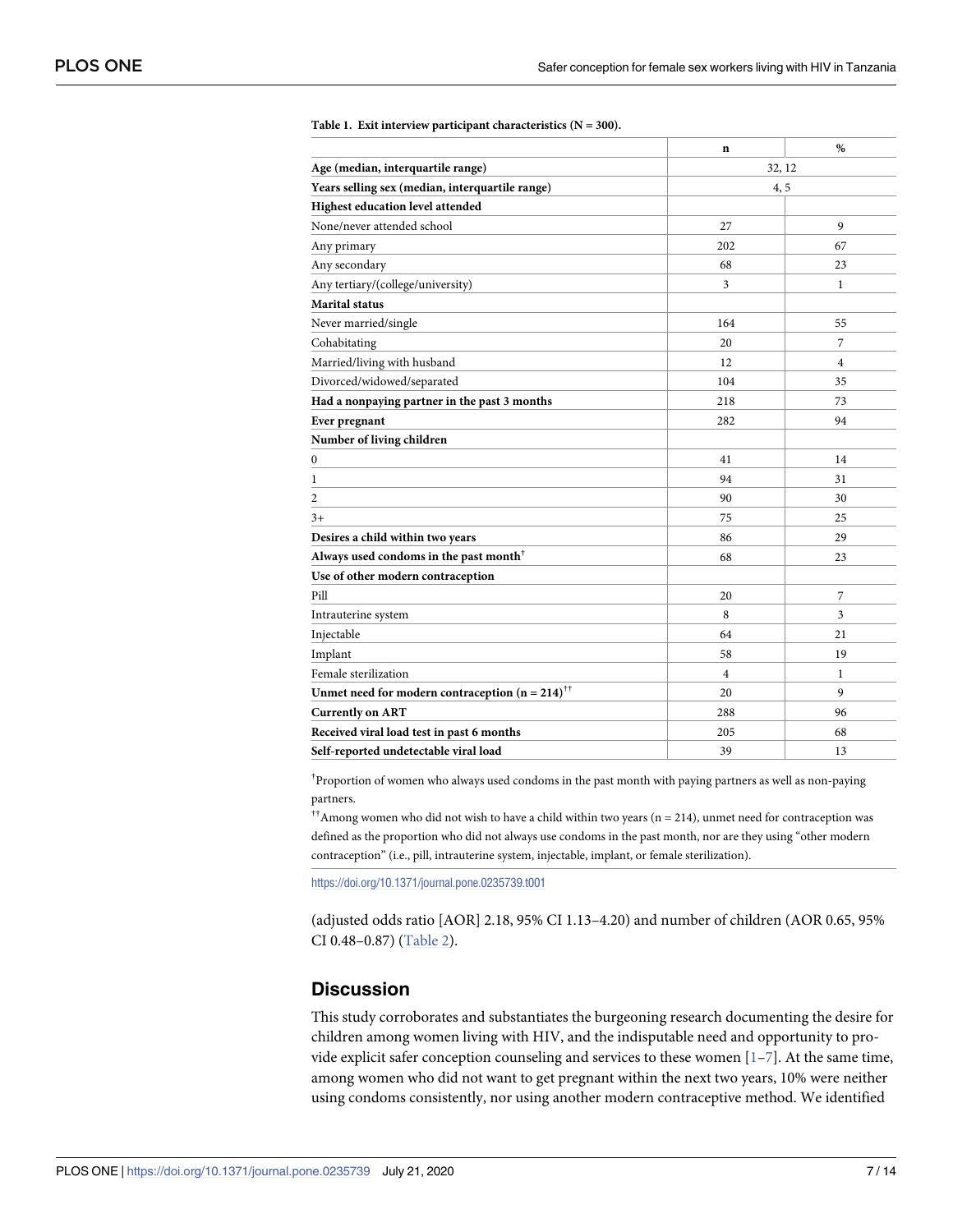<span id="page-7-0"></span>



<https://doi.org/10.1371/journal.pone.0235739.g001>

one other study that estimated unmet contraceptive need among FSWs living with HIV, in which Long and colleagues reported 64% unmet need for "non-barrier modern contraception" among Kenyan FSWs living with HIV [[56](#page-13-0)]. However, this substantially higher estimate is not

|                                                    | Unadjusted odds ratio, 95%<br>confidence interval | Adjusted odds ratio, 95%<br>confidence interval |
|----------------------------------------------------|---------------------------------------------------|-------------------------------------------------|
| Age                                                | $0.96, 0.93 - 0.99*$                              | $1.00, 0.96 - 1.05$                             |
| Had a nonpaying partner in past 3<br>months        | $2.16, 1.15 - 4.04^*$                             | $2.18, 1.13 - 4.20^*$                           |
| Education                                          |                                                   |                                                 |
| Primary or less                                    | Ref.                                              | Ref.                                            |
| Secondary or more                                  | 1.38, 0.78-2.44                                   | $1.16, 0.62 - 2.15$                             |
| Number of living children                          | $0.63, 0.50 - 0.80***$                            | $0.65, 0.48 - 0.87**$                           |
| Received viral load test in past 6<br>months       | $0.66, 0.39 - 1.11$                               | $0.66, 0.36 - 1.19$                             |
| Virally suppressed                                 | $0.84, 0.39 - 1.81$                               | $1.07, 0.46 - 2.51$                             |
| Using modern contraception <sup>†</sup>            | $0.68, 0.40 - 1.13$                               | $0.65, 0.37 - 1.15$                             |
| Aware of at least one safer<br>conception strategy | 2.14, 0.79-5.79                                   | $2.56, 0.87 - 7.50$                             |
| Hosmer-Lemeshow test chi-square                    |                                                   | 9.98 ( $p = 0.27$ )                             |

#### **[Table](#page-6-0) 2. Correlates of wanting a child within two years (N = 300).**

† Always used condoms in the past month, or are using "other modern contraception" (i.e., pill, intrauterine system, injectable, implant, or female sterilization).

�p*<*0.05

��p*<*0.01

���p*<*0.001.

<https://doi.org/10.1371/journal.pone.0235739.t002>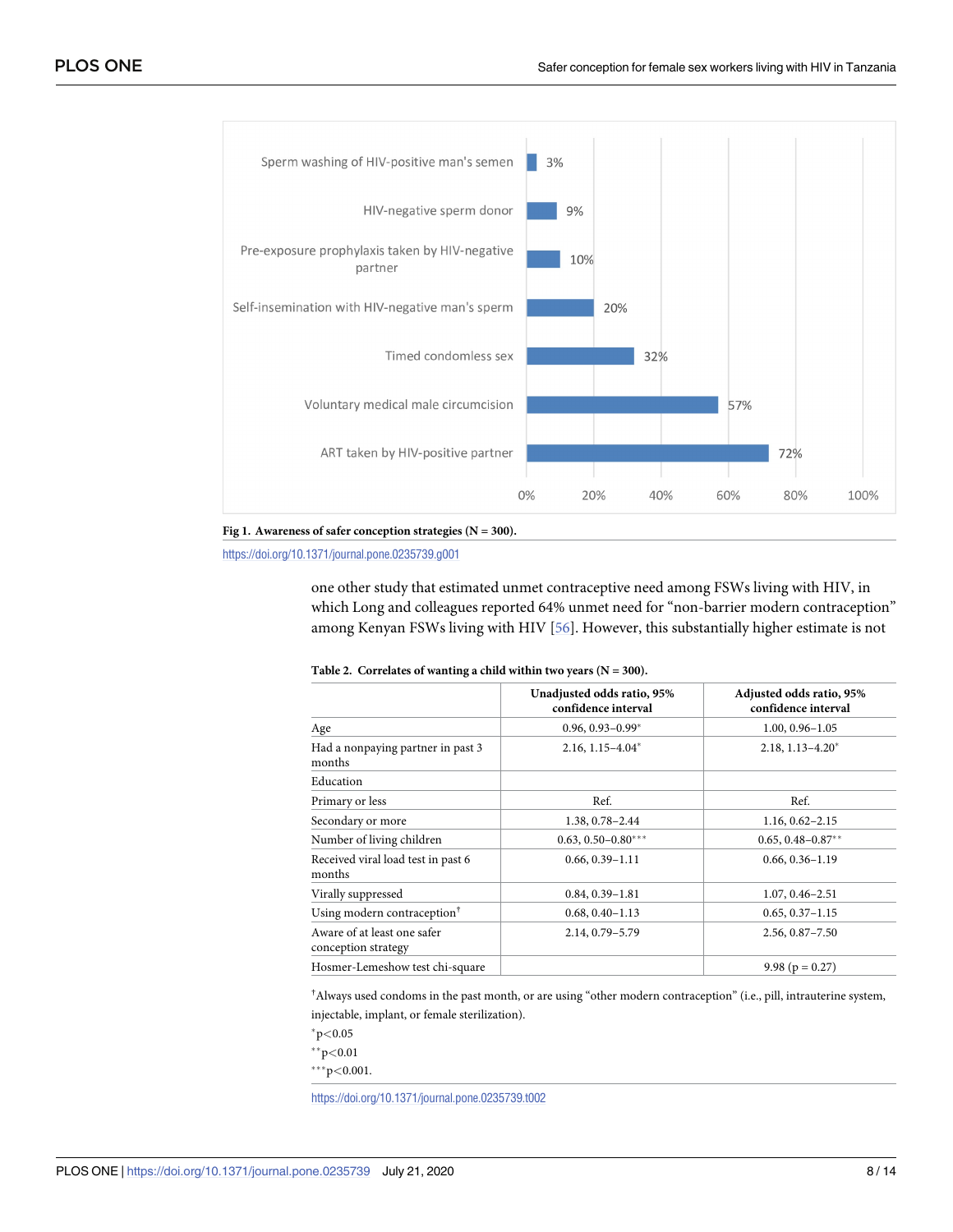<span id="page-8-0"></span>comparable to our estimate, which assessed need for contraception defined more broadly; we did not limit our assessment to need for "non-barrier" contraception. Respected, trusted integrated services such as Sauti's are an ideal platform in which to ensure the FP conversation is broadened to not only address women's contraceptive needs, but also provide nonjudgmental community-based services in which to support their desire to have children. The finding that nearly one-third of exit interview participants felt that the FP content covered in their consultation was "too little" speaks to their interest in learning more about these issues. At minimum, a FP discussion presents a teachable opportunity to impress upon HIV-positive women that there are effective biomedical and behavioral strategies that can, in some cases, virtually eliminate the possibility of transmitting HIV to a partner or to an infant. Some of these strategies such as sperm washing—are not widely available for most HIV-positive women in Tanzania [\[57\]](#page-13-0), but ART adherence and timed condomless sex are arguably readily accessible as safer conception options. The finding that those who wanted children imminently were no more likely to report viral suppression is concerning. One would hope that women living with HIV who are contemplating pregnancy would be aware of and supported to achieve viral suppression to minimize risk of HIV transmission to a seronegative partner. Furthermore, informing HIV-positive women of the possibility of having a safe pregnancy has the potential to motivate her to remain on treatment and seek timely antenatal care.

Study participants were not only women living with HIV, but they were also women who sell sex. Due to both internal and external stigma, both women and providers alike may believe that HIV-positive FSWs are inherently uninterested in (or unfit to) have children, but our study findings demonstrate that a sizable proportion of these women aspire to become mothers, or complete their families (among those who already are mothers). Notably, Cernigliaro and colleagues [[58\]](#page-13-0) reported that, among FSWs in the Dominican Republic, internalized stigma was associated with greater fertility desire; becoming a mother may provide these marginalized women with a sense of self-worth and acceptance [\[58\]](#page-13-0). The finding that those with nonpaying partners have a higher odds of wanting children is intuitive, since these nonpaying partners often are men with whom FSWs have more intimate relationships than with paying clients. Findings from previous research supports this hypothesis; some FSWs report less consistent condom use with nonpaying partners because they feel that condoms compromise the intimacy of the sexual relationship, or they aspire to get pregnant with those partners [\[59,](#page-13-0) [60\]](#page-13-0). As articulated cogently by Ippoliti and colleagues (2017), female key populations such as FSWs have a host of sexual and reproductive health needs, among which safer conception services often are neglected [[61](#page-13-0)].

Results should be interpreted with the study context and limitations in mind. Sauti community-based sites offer a range of services beyond FP, and study participants were not necessarily proactively seeking FP counseling. In addition, to contextualize the low reported prevalence of recent viral load testing and self-reported viral suppression, it is worth underscoring that women are recommended to receive viral load testing within six months of treatment initiation, and once a year thereafter. The low observed levels of viral load testing and self-reported viral suppression may partly be due to the fact that many women were not "due" to undergo viral load testing in the past six months. In addition, viral load testing may not always be available due to, for example, reagent stockouts or insufficient maintenance of viral load testing machines. Nevertheless, the finding that there was no significant correlation between fertility desire and either of these measures remains concerning. Moving forward, providers would benefit from guidance about the minimum FP screening and counseling that they should offer at every clinical interaction with HIV-positive women, with explicit consideration of how to address the possibility of having children in the future.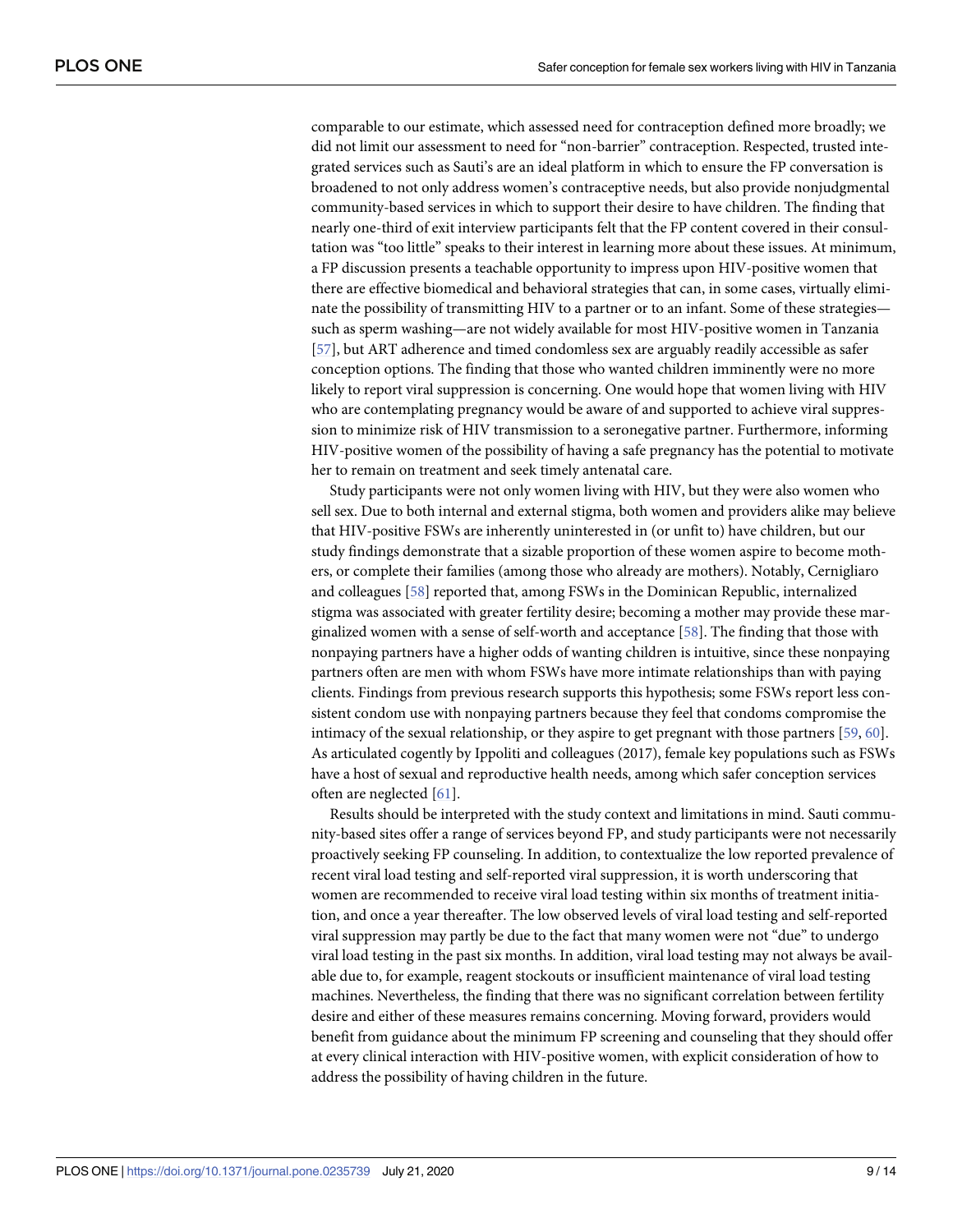<span id="page-9-0"></span>Comprehensive contraceptive counseling must remain in place as a foundation of integrated FP/HIV services for female key populations, coupled with a full range of modern methods available on-site or through referral. In addition, however, there is a need to ensure that services are prepared to address HIV-positive women's desire to have children in the future. Policymakers and service delivery organizations in Tanzania and elsewhere can consider building on existing national guidelines from South Africa, consensus statements from safer conception researchers and advocates for people living with HIV (PLHIV), and a safer conception toolkit that has been tested in Kenya, for instance [\[1](#page-10-0), [9](#page-10-0), [17](#page-11-0)]. In addition, once PrEP becomes available more widely, this may present an opportunity to test the acceptability of pre-conception PrEP for seronegative partners in mixed-status relationships.

Adolescent girls and young women remain disproportionately burdened by HIV in sub-Saharan Africa, and as they age into their reproductive years, the question of whether and how to have children will become increasingly salient. As demonstrated by our findings, FSWs are no exception to this reality. The growing consensus among researchers and advocates alike is that there is an urgent need for policies and programs to help HIV-positive women achieve pregnancy, while minimizing HIV risk [[1\]](#page-10-0).

Furthermore, as the international HIV response continues to evolve in the  $U = U$  context, our study builds the evidence base to support all women living with HIV to plan whether and when to have children, while minimizing risk of onward HIV transmission to partners and infants.

## **Supporting information**

**S1 [File.](http://www.plosone.org/article/fetchSingleRepresentation.action?uri=info:doi/10.1371/journal.pone.0235739.s001) Client exit interview survey instrument–English.** (DOCX)

**S2 [File.](http://www.plosone.org/article/fetchSingleRepresentation.action?uri=info:doi/10.1371/journal.pone.0235739.s002) Client exit interview survey instrument–Kiswahili.** (DOCX)

## **Acknowledgments**

This study was made possible by the women and providers who generously shared their time and experiences with the study team, as well as the peer educators who supported the recruitment of study participants. We also thank the CSK interviewers and observers for their diligent data collection efforts.

## **Author Contributions**

**Conceptualization:** Eileen A. Yam, Catherine Kahabuka, Gaspar Mbita, Koheleth Winani, Louis Apicella, Caterina Casalini, Zuhura Mbuguni.

**Formal analysis:** Eileen A. Yam, Catherine Kahabuka.

**Funding acquisition:** Eileen A. Yam.

**Investigation:** Catherine Kahabuka, Gaspar Mbita.

**Methodology:** Eileen A. Yam, Catherine Kahabuka, Louis Apicella, Caterina Casalini.

- **Project administration:** Eileen A. Yam, Catherine Kahabuka, Louis Apicella, Caterina Casalini.
- **Supervision:** Eileen A. Yam, Catherine Kahabuka, Gaspar Mbita, Louis Apicella, Caterina Casalini.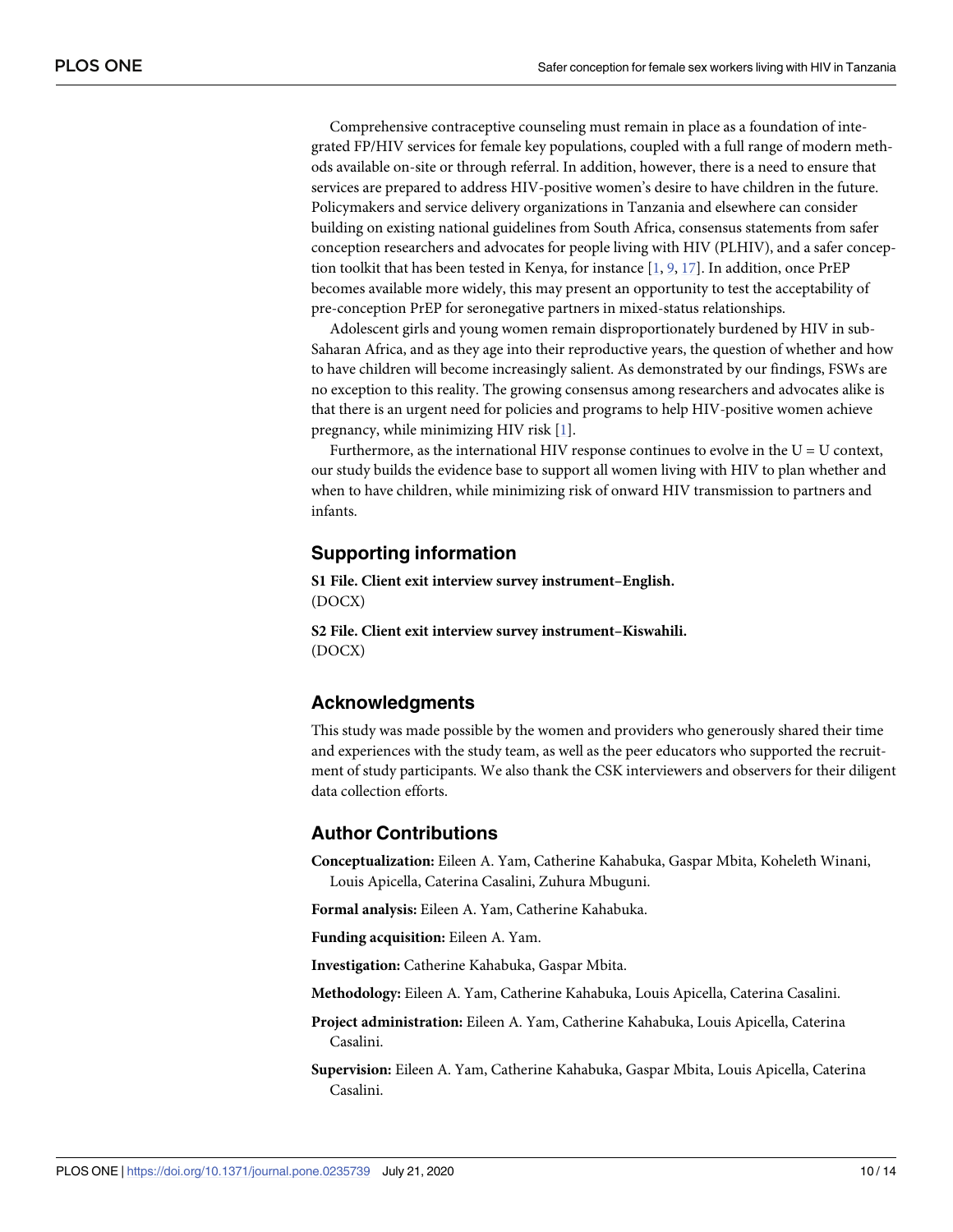<span id="page-10-0"></span>**Writing – original draft:** Eileen A. Yam.

**Writing – review & editing:** Eileen A. Yam, Catherine Kahabuka, Koheleth Winani, Caterina Casalini, Zuhura Mbuguni.

#### **References**

- **[1](#page-1-0).** Matthews LT, Beyeza-Kashesya J, Cooke I, Davies N, Heffron R, Kaida A, et al. Consensus statement: supporting safer conception and pregnancy for men And women living with and affected by HIV. AIDS Behav. 2018; 22(6):1713–24. <https://doi.org/10.1007/s10461-017-1777-7> PMID: [28501964](http://www.ncbi.nlm.nih.gov/pubmed/28501964)
- **2.** Davies NE, Matthews LT, Crankshaw TL, Cooper D, Schwartz SR. Supporting HIV prevention and reproductive goals in an HIV-endemic setting: taking safer conception services from policy to practice in South Africa. J Int AIDS Soc. 2017; 20(Suppl 1):21271. <https://doi.org/10.7448/IAS.20.2.21271> PMID: [28361506](http://www.ncbi.nlm.nih.gov/pubmed/28361506)
- **[3](#page-1-0).** Joseph Davey D, West S, Umutoni V, Taleghani S, Klausner H, Farley E, et al. A systematic review of the current status of safer conception strategies for HIV affected heterosexual couples in sub-Saharan Africa. AIDS Behav. 2018; 22(9):2916–2946. <https://doi.org/10.1007/s10461-018-2170-x> PMID: [29869184](http://www.ncbi.nlm.nih.gov/pubmed/29869184)
- **4.** Peltzer K, Sifunda S, Mandell LN, Rodriguez VJ, Lee TK, Cook R, et al. Fertility intentions of prenatal and postpartum HIV-positive women in primary care in Mpumalanga province, South Africa: a longitudinal study. HIV AIDS (Auckl). 2018; 10:9–17.
- **5.** Heffron R, Thomson K, Celum C, Haberer J, Ngure K, Mugo N, et al. Fertility intentions, pregnancy, and use of PrEP and ART for safer conception among East African HIV serodiscordant couples. AIDS Behav. 2018; 22(6):1758–65. <https://doi.org/10.1007/s10461-017-1902-7> PMID: [28894986](http://www.ncbi.nlm.nih.gov/pubmed/28894986)
- **6.** Kawale P, Mindry D, Stramotas S, Chilikoh P, Phoya A, Henry K, et al. Factors associated with desire for children among HIV-infected women and men: a quantitative and qualitative analysis from Malawi and implications for the delivery of safer conception counseling. AIDS Care. 2014; 26(6):769–76. <https://doi.org/10.1080/09540121.2013.855294> PMID: [24191735](http://www.ncbi.nlm.nih.gov/pubmed/24191735)
- **[7](#page-1-0).** Melaku YA, Zeleke EG, Kinsman J, Abraha AK. Fertility desire among HIV-positive women in Tigray region, Ethiopia: implications for the provision of reproductive health and prevention of mother-to-child HIV transmission services. BMC Womens Health. 2014; 14:137. [https://doi.org/10.1186/s12905-014-](https://doi.org/10.1186/s12905-014-0137-2) [0137-2](https://doi.org/10.1186/s12905-014-0137-2) PMID: [25407330](http://www.ncbi.nlm.nih.gov/pubmed/25407330)
- **[8](#page-1-0).** The Lancet HIV. U = U taking off in 2017. Lancet HIV. 2017; 4(11):e475. [https://doi.org/10.1016/S2352-](https://doi.org/10.1016/S2352-3018(17)30183-2) [3018\(17\)30183-2](https://doi.org/10.1016/S2352-3018(17)30183-2) PMID: [29096785](http://www.ncbi.nlm.nih.gov/pubmed/29096785)
- **[9](#page-1-0).** Bekker L-G, Black V, Myer L, Rees H, Cooper D, Mall S, et al. Guideline on safer conception in fertile HIV-infected individuals and couples. Southern African Journal of HIV Medicine. 2011; 12(2).
- **[10](#page-1-0).** World Health Organization. Consolidated guideline on sexual and reproductive health and rights of women living with HIV. Geneva: World Health Organization; 2017.
- **[11](#page-1-0).** Salamander Trust. Building a safe house on firm ground: key findings from a global values and preferences survey regarding the sexual and reproductive health and human rights of women living with HIV. Geneva: World Health Organization; 2014.
- **12.** Chadwick RJ, Mantell JE, Moodley J, Harries J, Zweigenthal V, Cooper D. Safer conception interventions for HIV-affected couples: implications for resource-constrained settings. Top Antivir Med. 2011; 19(4):148–55. PMID: [22156217](http://www.ncbi.nlm.nih.gov/pubmed/22156217)
- **13.** Drainoni ML, Biancarelli DL, Leech AA, Sullivan M, Bazzi AR. Implementing a pre-exposure prophylaxis intervention for safer conception among HIV serodiscordant couples: recommendations for health care providers. J Health Dispar Res Pract. 2018; 11(2):19–33. PMID: [30467527](http://www.ncbi.nlm.nih.gov/pubmed/30467527)
- **14.** Goggin K, Hurley EA, Beyeza-Kashesya J, Gwokyalya V, Finocchario-Kessler S, Birungi J, et al. Study protocol of "Our Choice": a randomized controlled trial of the integration of safer conception counseling to transform HIV family planning services in Uganda. Implement Sci. 2018; 13(1):110. [https://doi.org/](https://doi.org/10.1186/s13012-018-0793-y) [10.1186/s13012-018-0793-y](https://doi.org/10.1186/s13012-018-0793-y) PMID: [30107843](http://www.ncbi.nlm.nih.gov/pubmed/30107843)
- **15.** Khidir H, Psaros C, Greener L, O'Neil K, Mathenjwa M, Mosery FN, et al. Developing a safer conception intervention for men living with HIV in South Africa. AIDS Behav. 2018; 22(6):1725–35. [https://doi.org/](https://doi.org/10.1007/s10461-017-1719-4) [10.1007/s10461-017-1719-4](https://doi.org/10.1007/s10461-017-1719-4) PMID: [28194587](http://www.ncbi.nlm.nih.gov/pubmed/28194587)
- **16.** Wagner GJ, Linnemayr S, Goggin K, Mindry D, Beyeza-Kashesya J, Finocchario-Kessler S, et al. Prevalence and correlates of use of safer conception methods in a prospective cohort of Ugandan HIVaffected couples with fertility intentions. AIDS Behav. 2017; 21(8):2479–87. [https://doi.org/10.1007/](https://doi.org/10.1007/s10461-017-1732-7) [s10461-017-1732-7](https://doi.org/10.1007/s10461-017-1732-7) PMID: [28229244](http://www.ncbi.nlm.nih.gov/pubmed/28229244)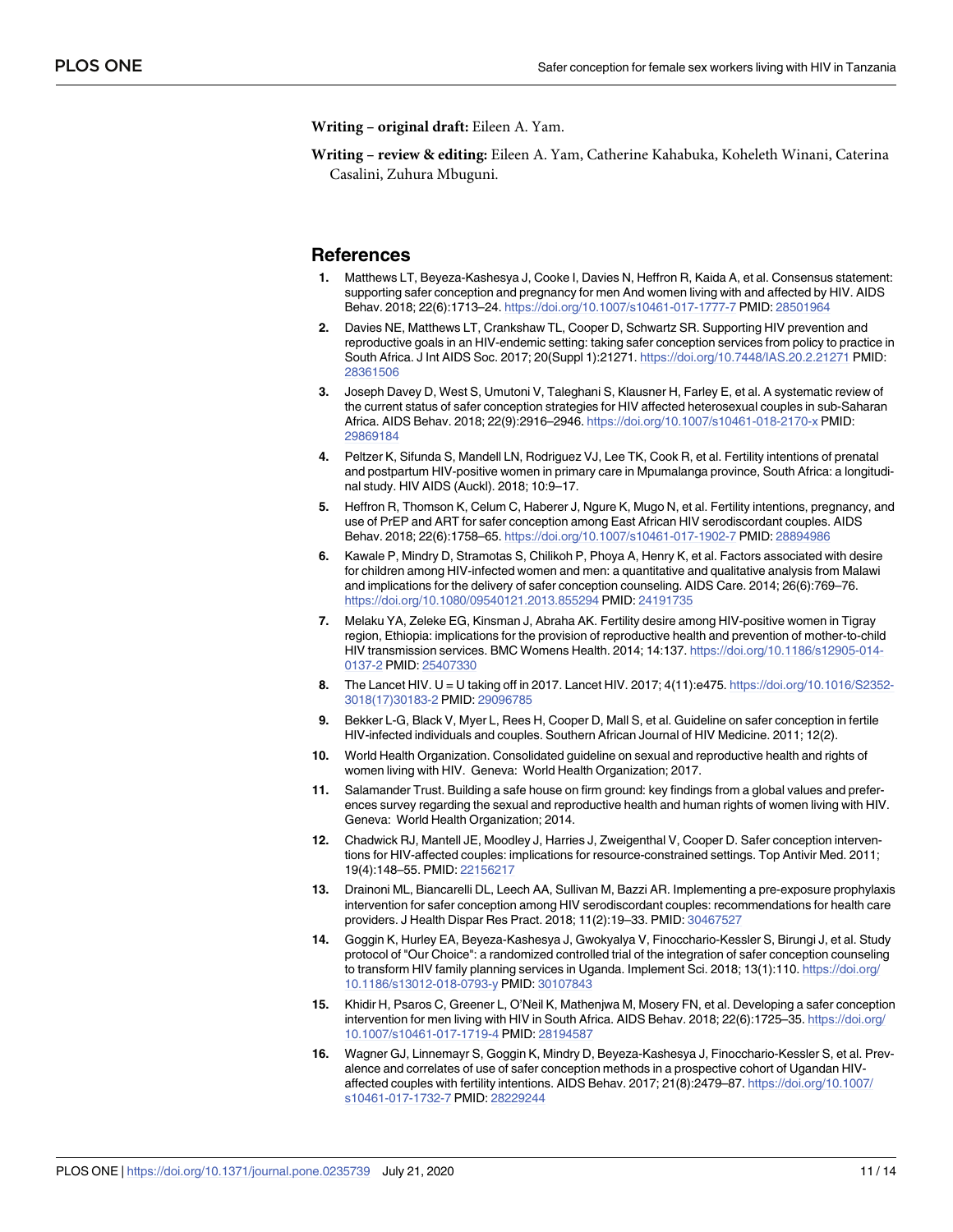- <span id="page-11-0"></span>**[17](#page-9-0).** Brown J, Njoroge B, Akama E, Breitnauer B, Leddy A, Darbes L, et al. A novel safer conception counseling toolkit for the prevention of HIV: a mixed-methods evaluation in Kisumu, Kenya. AIDS Educ Prev. 2016; 28(6):524–38. <https://doi.org/10.1521/aeap.2016.28.6.524> PMID: [27925487](http://www.ncbi.nlm.nih.gov/pubmed/27925487)
- **18.** Black V, Davies N, Williams BG, Rees HV, Schwartz SR. Establishing conception intentions and safer conception services for eliminating the vertical, and reducing the horizontal, transmission of HIV. BJOG. 2016; 123(10):1585–8. <https://doi.org/10.1111/1471-0528.14156> PMID: [27305868](http://www.ncbi.nlm.nih.gov/pubmed/27305868)
- **19.** Mmeje O, van der Poel S, Workneh M, Njoroge B, Bukusi E, Cohen CR. Achieving pregnancy safely: perspectives on timed vaginal insemination among HIV-serodiscordant couples and health-care providers in Kisumu, Kenya. AIDS Care. 2015; 27(1):10–6. <https://doi.org/10.1080/09540121.2014.946385> PMID: [25105422](http://www.ncbi.nlm.nih.gov/pubmed/25105422)
- **20.** Mindry DL, Crankshaw TL, Maharaj P, Munthree C, Letsoalo T, Milford C, et al. "We have to try and have this child before it is too late": missed opportunities in client-provider communication on reproductive intentions of people living with HIV. AIDS Care. 2015; 27(1):25–30. [https://doi.org/10.1080/](https://doi.org/10.1080/09540121.2014.951311) [09540121.2014.951311](https://doi.org/10.1080/09540121.2014.951311) PMID: [25202986](http://www.ncbi.nlm.nih.gov/pubmed/25202986)
- **21.** Schwartz SR, Bassett J, Sanne I, Phofa R, Yende N, Van Rie A. Implementation of a safer conception service for HIV-affected couples in South Africa. Aids. 2014; 28 Suppl 3:S277–85.
- **22.** Crankshaw TL, Mindry D, Munthree C, Letsoalo T, Maharaj P. Challenges with couples, serodiscordance and HIV disclosure: healthcare provider perspectives on delivering safer conception services for HIV-affected couples, South Africa. J Int AIDS Soc. 2014; 17:18832. [https://doi.org/10.7448/IAS.17.1.](https://doi.org/10.7448/IAS.17.1.18832) [18832](https://doi.org/10.7448/IAS.17.1.18832) PMID: [24629843](http://www.ncbi.nlm.nih.gov/pubmed/24629843)
- **23.** Mason J, Medley A, Yeiser S, Nightingale VR, Mani N, Sripipatana T, et al. The role of family planning in achieving safe pregnancy for serodiscordant couples: commentary from the United States government's interagency task force on family planning and HIV service integration. J Int AIDS Soc. 2017; 20 (Suppl 1):21312. <https://doi.org/10.7448/IAS.20.2.21312> PMID: [28361500](http://www.ncbi.nlm.nih.gov/pubmed/28361500)
- **[24](#page-1-0).** Yam EA, Tobey E, Tsui AO. Family planning for HIV-positive girls and young women. Lancet HIV. 2017; 4(1):e10–e1. [https://doi.org/10.1016/S2352-3018\(16\)30221-1](https://doi.org/10.1016/S2352-3018(16)30221-1) PMID: [28007343](http://www.ncbi.nlm.nih.gov/pubmed/28007343)
- **[25](#page-1-0).** Narasimhan M, Celum C, Askew I, Kiarie J, van der Poel S. Supporting people living with HIV in serodiscordant partnerships to attempt a desired pregnancy by integrating sexual and reproductive health and HIV interventions. J Int AIDS Soc. 2017; 20(Suppl 1):21829. <https://doi.org/10.7448/IAS.20.2.21829> PMID: [28361499](http://www.ncbi.nlm.nih.gov/pubmed/28361499)
- **[26](#page-1-0).** Loutfy MR, Margolese S, Money DM, Gysler M, Hamilton S, Yudin MH. Canadian HIV pregnancy planning guidelines. J Obstet Gynaecol Can. 2012; 34(6):575–90. [https://doi.org/10.1016/S1701-2163\(16\)](https://doi.org/10.1016/S1701-2163(16)35274-4) [35274-4](https://doi.org/10.1016/S1701-2163(16)35274-4) PMID: [22673174](http://www.ncbi.nlm.nih.gov/pubmed/22673174)
- **[27](#page-1-0).** Fakoya A, Lamba H, Mackie N, Nandwani R, Brown A, Bernard E, et al. British HIV Association, BASHH and FSRH guidelines for the management of the sexual and reproductive health of people living with HIV infection 2008. HIV Med. 2008; 9(9):681–720. [https://doi.org/10.1111/j.1468-1293.2008.](https://doi.org/10.1111/j.1468-1293.2008.00634.x) [00634.x](https://doi.org/10.1111/j.1468-1293.2008.00634.x) PMID: [18983476](http://www.ncbi.nlm.nih.gov/pubmed/18983476)
- **[28](#page-1-0).** Beyeza-Kashesya J, Wanyenze RK, Goggin K, Finocchario-Kessler S, Woldetsadik MA, Mindry D, et al. Stigma gets in my way: Factors affecting client-provider communication regarding childbearing among people living with HIV in Uganda. PLoS One. 2018; 13(2):e0192902. [https://doi.org/10.1371/](https://doi.org/10.1371/journal.pone.0192902) [journal.pone.0192902](https://doi.org/10.1371/journal.pone.0192902) PMID: [29462171](http://www.ncbi.nlm.nih.gov/pubmed/29462171)
- **29.** Coll AS, Potter JE, Chakhtoura N, Alcaide ML, Cook R, Jones DL. Providers' perspectives on preconception counseling and safer conception for HIV-infected women. AIDS Care. 2016; 28(4):513–8. <https://doi.org/10.1080/09540121.2015.1112349> PMID: [26577664](http://www.ncbi.nlm.nih.gov/pubmed/26577664)
- **30.** Kawale P, Mindry D, Phoya A, Jansen P, Hoffman RM. Provider attitudes about childbearing and knowledge of safer conception at two HIV clinics in Malawi. Reprod Health. 2015; 12:17. [https://doi.org/10.](https://doi.org/10.1186/s12978-015-0004-0) [1186/s12978-015-0004-0](https://doi.org/10.1186/s12978-015-0004-0) PMID: [25771719](http://www.ncbi.nlm.nih.gov/pubmed/25771719)
- **[31](#page-2-0).** Saleem HT, Surkan PJ, Kerrigan D, Kennedy CE. HIV care providers' communication with patients about safer conception for people living with HIV in Tanzania. Int Perspect Sex Reprod Health. 2016; 42 (4):179–86. <https://doi.org/10.1363/42e2916> PMID: [28825897](http://www.ncbi.nlm.nih.gov/pubmed/28825897)
- **[32](#page-1-0).** West N, Schwartz S, Phofa R, Yende N, Bassett J, Sanne I, et al. "I don't know if this is right. . . but this is what I'm offering": healthcare provider knowledge, practice, and attitudes towards safer conception for HIV-affected couples in the context of Southern African guidelines. AIDS Care. 2016; 28(3):390–6. <https://doi.org/10.1080/09540121.2015.1093596> PMID: [26445035](http://www.ncbi.nlm.nih.gov/pubmed/26445035)
- **[33](#page-1-0).** Schwartz S, Papworth E, Thiam-Niangoin M, Abo K, Drame F, Diouf D, et al. An urgent need for integration of family planning services into HIV care: the high burden of unplanned pregnancy, termination of pregnancy, and limited contraception use among female sex workers in Cote d'Ivoire. J Acquir Immune Defic Syndr. 2015; 68 Suppl 2:S91–8.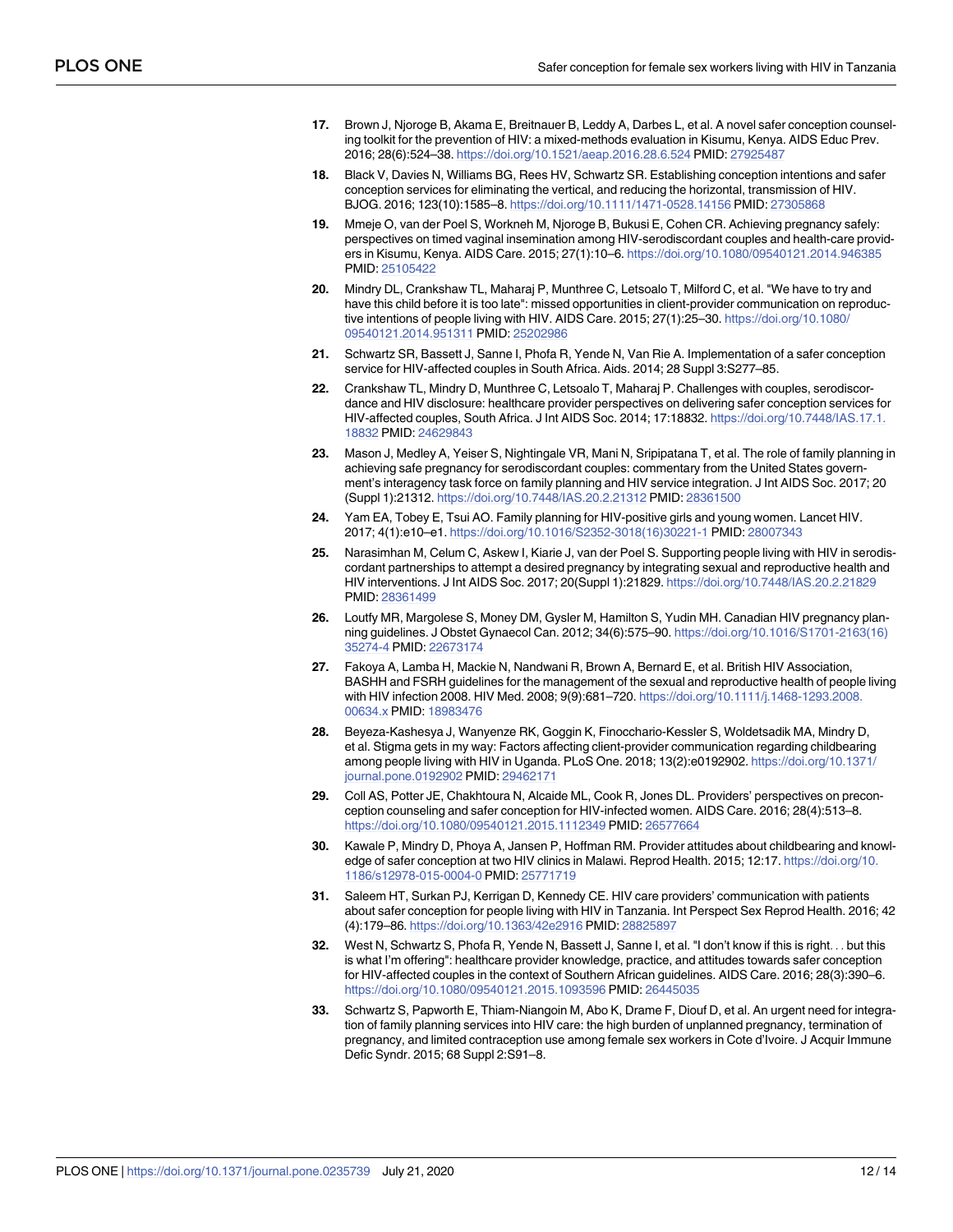- <span id="page-12-0"></span>**34.** Haberlen SA, Narasimhan M, Beres LK, Kennedy CE. Integration of family planning services into HIV care and treatment services: a systematic review. Stud Fam Plann. 2017; 48(2):153–77. [https://doi.org/](https://doi.org/10.1111/sifp.12018) [10.1111/sifp.12018](https://doi.org/10.1111/sifp.12018) PMID: [28337766](http://www.ncbi.nlm.nih.gov/pubmed/28337766)
- **35.** O'Reilly KR, Kennedy CE, Fonner VA, Sweat MD. Family planning counseling for women living with HIV: a systematic review of the evidence of effectiveness on contraceptive uptake and pregnancy incidence, 1990 to 2011. BMC Public Health. 2013; 13:935. <https://doi.org/10.1186/1471-2458-13-935> PMID: [24099177](http://www.ncbi.nlm.nih.gov/pubmed/24099177)
- **[36](#page-1-0).** Wilcher R, Hoke T, Adamchak SE, Cates W Jr. Integration of family planning into HIV services: a synthesis of recent evidence. AIDS. 2013; 27 Suppl 1:S65–75.
- **[37](#page-2-0).** Madeiro AP, Diniz D. Induced abortion among Brazilian female sex workers: a qualitative study. Cien Saude Colet. 2015; 20(2):587–93. <https://doi.org/10.1590/1413-81232015202.11202014> PMID: [25715152](http://www.ncbi.nlm.nih.gov/pubmed/25715152)
- **38.** Weldegebreal R, Melaku YA, Alemayehu M, Gebrehiwot TG. Unintended pregnancy among female sex workers in Mekelle city, northern Ethiopia: a cross-sectional study. BMC Public Health. 2015; 15:40. <https://doi.org/10.1186/s12889-015-1366-5> PMID: [25636515](http://www.ncbi.nlm.nih.gov/pubmed/25636515)
- **39.** Yam EA, Mnisi Z, Maziya S, Kennedy C, Baral S. Use of emergency contraceptive pills among female sex workers in Swaziland. J Fam Plann Reprod Health Care. 2014; 40(2):102–7. [https://doi.org/10.](https://doi.org/10.1136/jfprhc-2012-100527) [1136/jfprhc-2012-100527](https://doi.org/10.1136/jfprhc-2012-100527) PMID: [23794687](http://www.ncbi.nlm.nih.gov/pubmed/23794687)
- **40.** Duff P, Shoveller J, Zhang R, Alexson D, Montaner JS, Shannon K. High lifetime pregnancy and low contraceptive usage among sex workers who use drugs- an unmet reproductive health need. BMC Pregnancy Childbirth. 2011; 11:61. <https://doi.org/10.1186/1471-2393-11-61> PMID: [21851622](http://www.ncbi.nlm.nih.gov/pubmed/21851622)
- **[41](#page-2-0).** Feldblum PJ, Nasution MD, Hoke TH, Van Damme K, Turner AN, Gmach R, et al. Pregnancy among sex workers participating in a condom intervention trial highlights the need for dual protection. Contraception. 2007; 76(2):105–10. <https://doi.org/10.1016/j.contraception.2007.04.009> PMID: [17656179](http://www.ncbi.nlm.nih.gov/pubmed/17656179)
- **[42](#page-2-0).** Yam EA, Hossain SM, Sultana N, Keya T, Muhammed I, Zieman B, et al. Reproductive health and desire for children among young female sex workers in Bangladesh brothels. Health Care for Women International. 2019. <https://doi.org/10.1080/07399332.2019.1623801> PMID: [31161893](http://www.ncbi.nlm.nih.gov/pubmed/31161893)
- **[43](#page-2-0).** Rao A, Baral S, Phaswana-Mafuya N, Lambert A, Kose Z, McIngana M, et al. Pregnancy intentions and safer pregnancy knowledge among female sex workers in Port Elizabeth, South Africa. Obstet Gynecol. 2016; 128(1):15–21. <https://doi.org/10.1097/AOG.0000000000001471> PMID: [27275799](http://www.ncbi.nlm.nih.gov/pubmed/27275799)
- **[44](#page-2-0).** Beckham SW, Shembilu CR, Brahmbhatt H, Winch PJ, Beyrer C, Kerrigan DL. Female sex workers' experiences with intended pregnancy and antenatal care services in southern Tanzania. Stud Fam Plann. 2015; 46(1):55–71. <https://doi.org/10.1111/j.1728-4465.2015.00015.x> PMID: [25753059](http://www.ncbi.nlm.nih.gov/pubmed/25753059)
- **[45](#page-2-0).** Ministry of Health, Community Development, Gender, Elderly and Children; National Bureau of Statistics; Office of Chief Government Statistician. Tanzania HIV Impact Survey (THIS) 2016–2017: Preliminary Findings. Dar es Salaam, Tanzania; December 2017.
- **[46](#page-2-0).** Mpondo BCT, Gunda DW, Kilonzo SB. HIV epidemic in Tanzania: the possible role of the key populations. AIDS Res Treat. 2017; 2017:7089150. <https://doi.org/10.1155/2017/7089150> PMID: [28948049](http://www.ncbi.nlm.nih.gov/pubmed/28948049)
- **[47](#page-2-0).** Beckham SW, Shembilu CR, Winch PJ, Beyrer C, Kerrigan DL. 'If you have children, you have responsibilities': motherhood, sex work and HIV in southern Tanzania. Cult Health Sex. 2015; 17(2):165–79. <https://doi.org/10.1080/13691058.2014.961034> PMID: [25270410](http://www.ncbi.nlm.nih.gov/pubmed/25270410)
- **[48](#page-3-0).** Miller RF, A.; Miller K.; Ndhlovu L.; Ndugga; Maggwa B.; Askew I.; et al. The Situation Analysis Approach to Assessing Family Planning and Reproductive Health Services: A Handbook. New York: Population Council; 1997.
- **[49](#page-3-0).** Rivero ER, S.; Estrada R.; Warren C.; Mullick S.; Askew I.; Birungi H.; et al. Assessing Integration Methodology (AIM): A Handbook for Measuring and Assessing the Integration of Family Planning and Other Reproductive Health Services. New York: Population Council; 2008.
- **[50](#page-3-0).** ICF. SPA Overview 2012. Available from: [https://dhsprogram.com/What-We-Do/Survey-Types/SPA.](https://dhsprogram.com/What-We-Do/Survey-Types/SPA.cfm) [cfm](https://dhsprogram.com/What-We-Do/Survey-Types/SPA.cfm).
- **[51](#page-3-0).** Yam EA, Kahabuka C, Mbita G, Winani K, Apicella L, Casalini C, et al. What are the family planning and safer conception needs of HIV-positive female sex workers in Dar es Salaam? International Conference on Family Planning; Kigali, Rwanda. 2018.
- **[52](#page-3-0).** Kahabuka C, Mshamu S, Yam EA, Mbita G, Mbuguni Z, Apicella L, et al. Contraceptive need and method choice among HIV-positive female sex workers in Tanzania. International Conference on Family Planning; November 15, 2018; Kigali, Rwanda. 2018.
- **[53](#page-4-0).** Krashin JW, Haddad LB, Tweya H, Chiwoko J, Ng'ambi W, Samala B, et al. Factors associated with desired fertility among HIV-positive women and men attending two urban clinics in Lilongwe, Malawi. PLoS One. 2018; 13(6):e0198798. <https://doi.org/10.1371/journal.pone.0198798> PMID: [29897961](http://www.ncbi.nlm.nih.gov/pubmed/29897961)